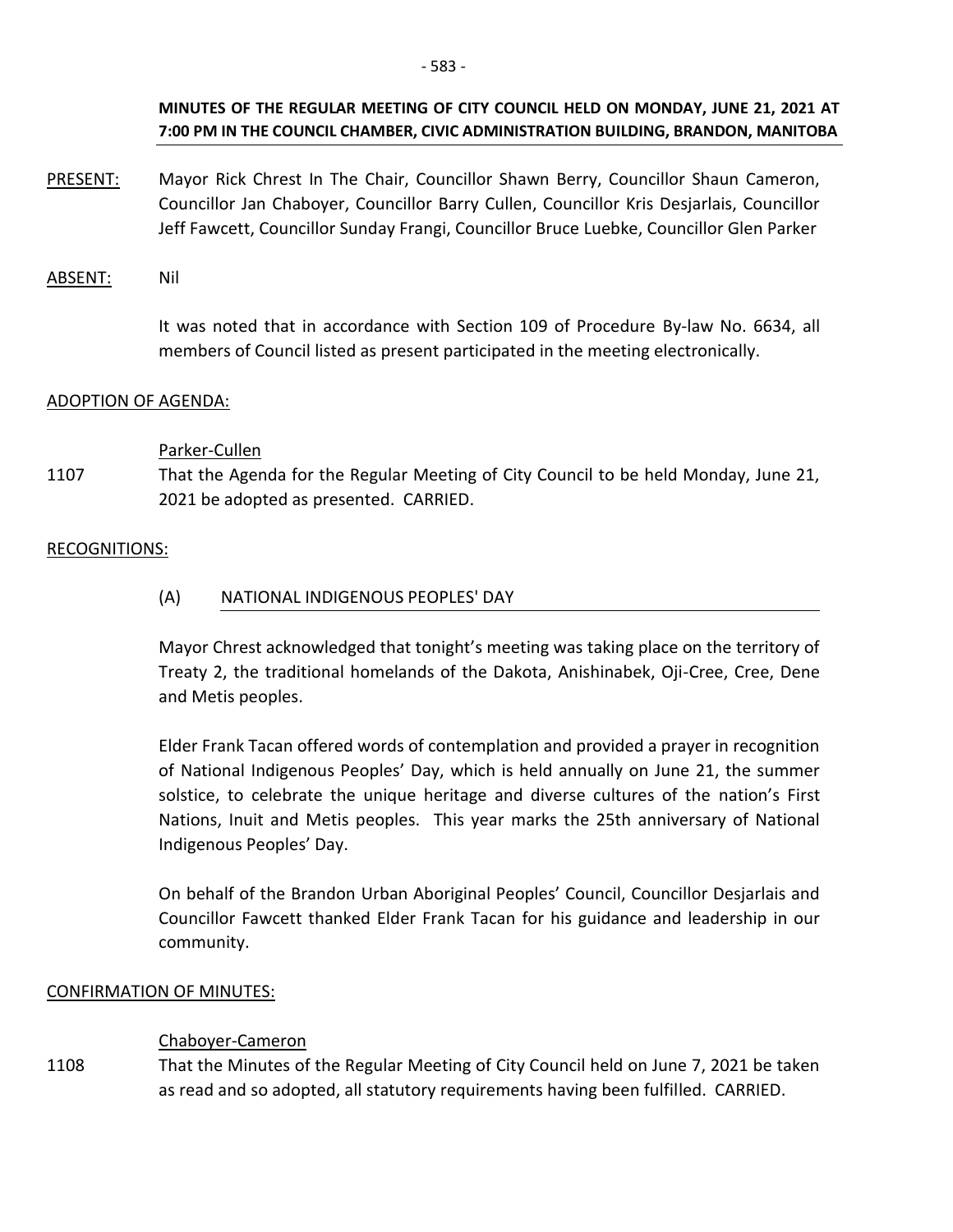#### HEARING OF PRESENTATIONS:

# (A) LINDSAY HARGREAVES, ENVIRONMENTAL COORDINATOR – RESIDENTIAL RAIN GARDEN PILOT PROGRAM

Lindsay Hargreaves, Environmental Coordinator appeared before City Council with respect to an update on the Residential Rain Garden Pilot Program. She presented information on stormwater, its potential effects and the benefits of rain gardens. In partnership with the Central Assiniboine Watershed District, the Residential Rain Garden Pilot Program was seeking up to 10 residential properties to install and showcase a rain garden. Interested residents could obtain more information or complete an online application form at www.brandon.ca/rain-garden.

#### Chaboyer-Cameron

1109 That the presentation by Lindsay Hargreaves, Environmental Coordinator, with respect to an update on the Residential Rain Garden Pilot Program be received. CARRIED.

#### COMMUNITY COMMENTS/FEEDBACK:

Nil

#### HEARING OF DELEGATIONS:

Nil

#### PUBLIC HEARINGS:

Nil

#### COMMUNICATIONS & PETITIONS:

Nil

#### COMMITTEE REPORTS:

(A) BRANDON POLICE BOARD VERBAL JUNE 21, 2021

Councillor Berry, on behalf of the Board of Directors of the Brandon Police Board, provided an update from the Police Board Meeting held June 11, 2021. Councillor Berry advised that Chief Balcaen had provided updates on staff training and community events, provincial activities, budget variances, and statistics regarding calls for service and Covid related enforcement.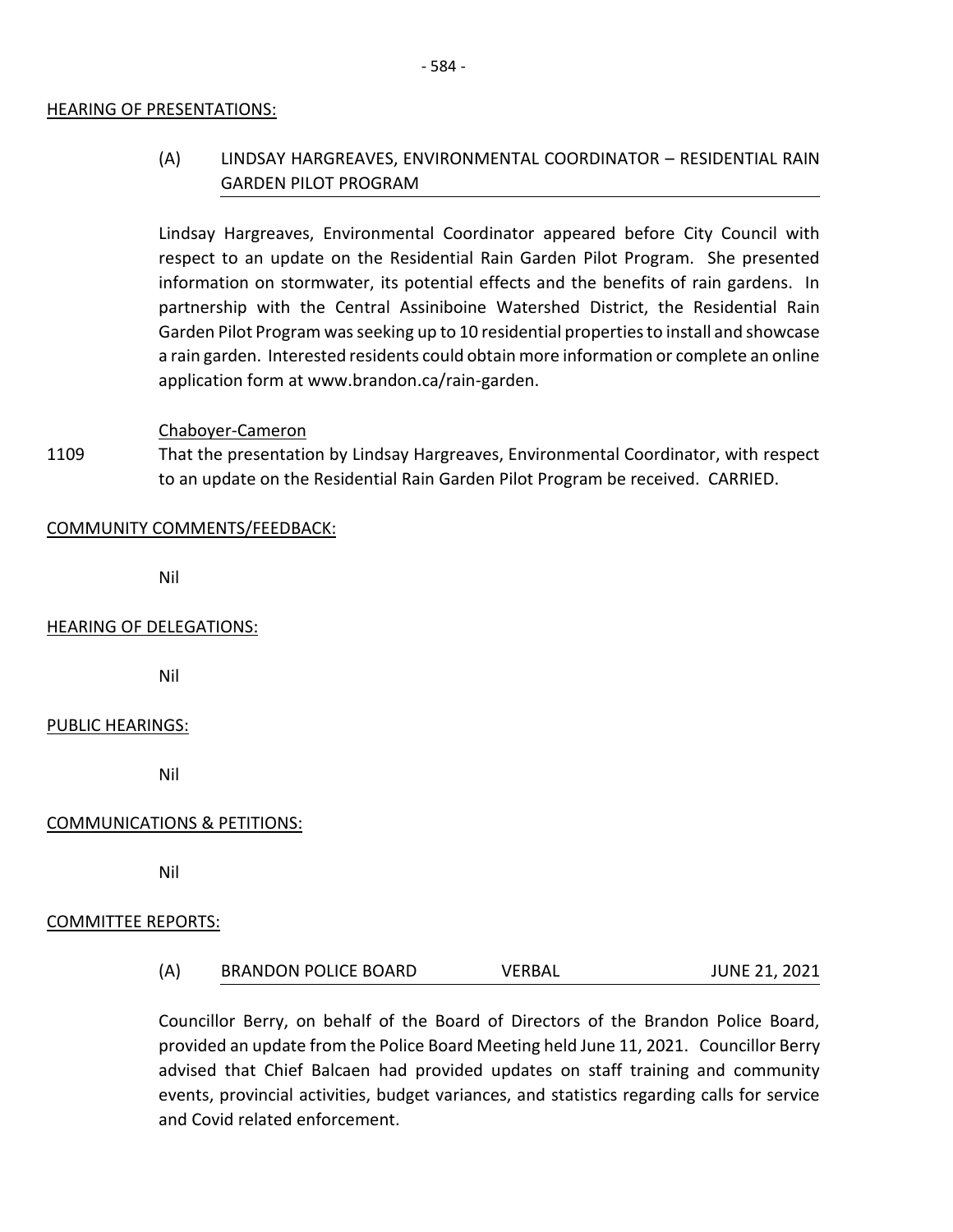He reported that the Downtown Strategy this year would focus on foot, bicycle and police cruiser car patrols, and that nearly one-third of the calls for service in May were from the downtown area. Councillor Berry commended the Brandon Police Service for their efforts related to Project Brazen which resulted in the successful dismantling of a drug trafficking network operating in Brandon.

Mayor Chrest provided information on local initiatives such as The Hub and Health IM which provide assistance for individuals in the community.

Councillor Cullen spoke to the effectiveness of the temporary cell lock-up facilities since the transfer of responsibility from the Province of Manitoba, as well as plans to secure a permanent cell facility.

Berry-Cullen

#### 1110 That the report from the Brandon Police Board be received. CARRIED.

## ENQUIRIES:

## (211) UPDATE ON DOWNTOWN TASK FORCE

Councillor Desjarlais requested an update on the implementation of the Downtown Task Force, inclusive of an expected start date for same.

At the request of His Worship the Mayor, the City Manager responded that work had begun to create a framework and mandate for a Downtown Task Force with same to be shared with City Council in the near future and the community shortly thereafter. He confirmed that more immediate safety concerns had been somewhat alleviated by the implementation of the Brandon Police Service's Downtown Strategy which included increased patrols over the summer months in addition to the contracted security patrols on a daily basis. He stated that more details on Downtown initiatives were expected in the coming weeks.

## (212) REPAIR WORK ON BROOKWOOD DRIVE

Councillor Berry advised that the condition of Brookwood Drive continued to be a concern for residents and, given that this was the third summer in a row this issue had been raised, he requested a firm commitment for the repairs to be completed as soon as possible.

At the request of His Worship the Mayor, the City Manager responded that a meeting was planned this week to discuss the schedule and approach for resurfacing this section of the roadway, inclusive of the milling and amount of asphalt required for same.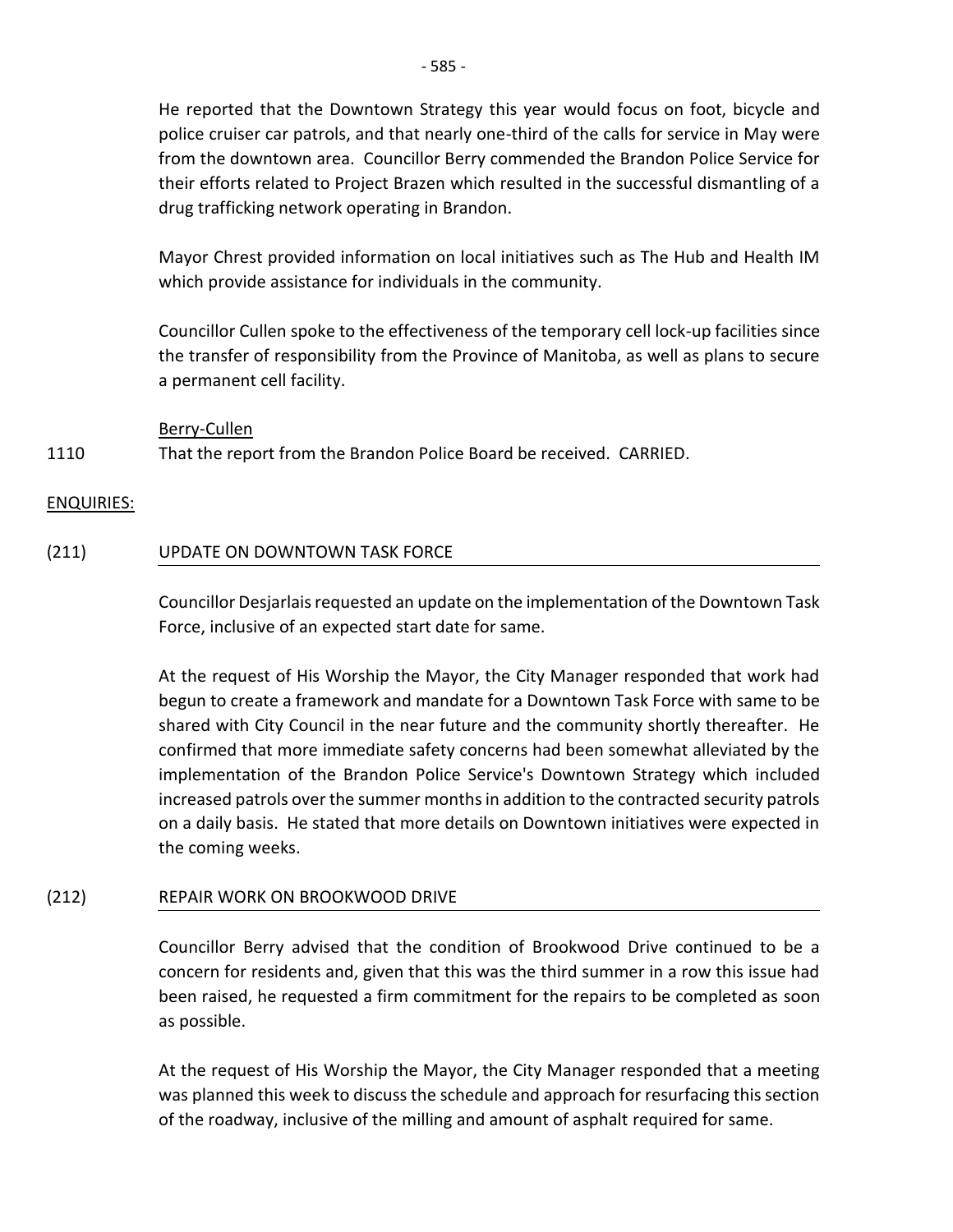Councillor Berry reiterated his request for a firm commitment and timeline for completion of these repairs.

His Worship the Mayor agreed to take this matter under advisement.

#### ANNOUNCEMENTS:

#### BEE CITY BRANDON INTERNATIONAL POLLINATOR WEEK

Mayor Chrest announced that June 21-27, 2021 was International Pollinator Week, an annual event to celebrate and support pollinator health. Activities and resources to support pollinators and International Pollinator Week can be found on the Bee City Brandon website at www.beecitybrandon.com.

## CONSTRUCTION ON EMERGENCY ACCESS OFF OF BRAECREST DRIVE WEST

Councillor Fawcett announced that construction of an emergency access in Hamilton Heights connecting Oak Bluff Road to Outback Drive would begin this week. This access would allow for the closure of Braecrest Drive directly west of 18th Street N. in order to facilitate the replacement of a culvert crossing. Construction is expected to be completed within four days and notices were provided to local residents with a request to sign up for text messaging alerts to receive timely updates regarding the construction.

#### OPENING OF CITY SPRAY PARKS

Councillor Cameron announced that City Spray Parks opened June 21, 2021 at 4 p.m. City Spray Park information was posted to the City website.

## DEADLINE FOR MUNICIPAL GRANT APPLICATIONS

Councillor Luebke, on behalf of the Grants Review Committee, advised that Municipal Grant applications were now being accepted for not-for-profit organizations who wished to be considered for grant funding for 2022. Applications would be accepted until June 30, 2021 and could be found on the city's website at [www.brandon.ca](http://www.brandon.ca/) or by contacting the Legislative Services Department at 204-729-2296.

#### COMPLETION OF 2021 CENSUS

Councillor Luebke announced that Brandonites could still be counted in the 2021 Federal Census. He noted that while over 85% of Brandonites had completed their census, census field workers would be assisting the remaining 15% to ensure that everyone was counted.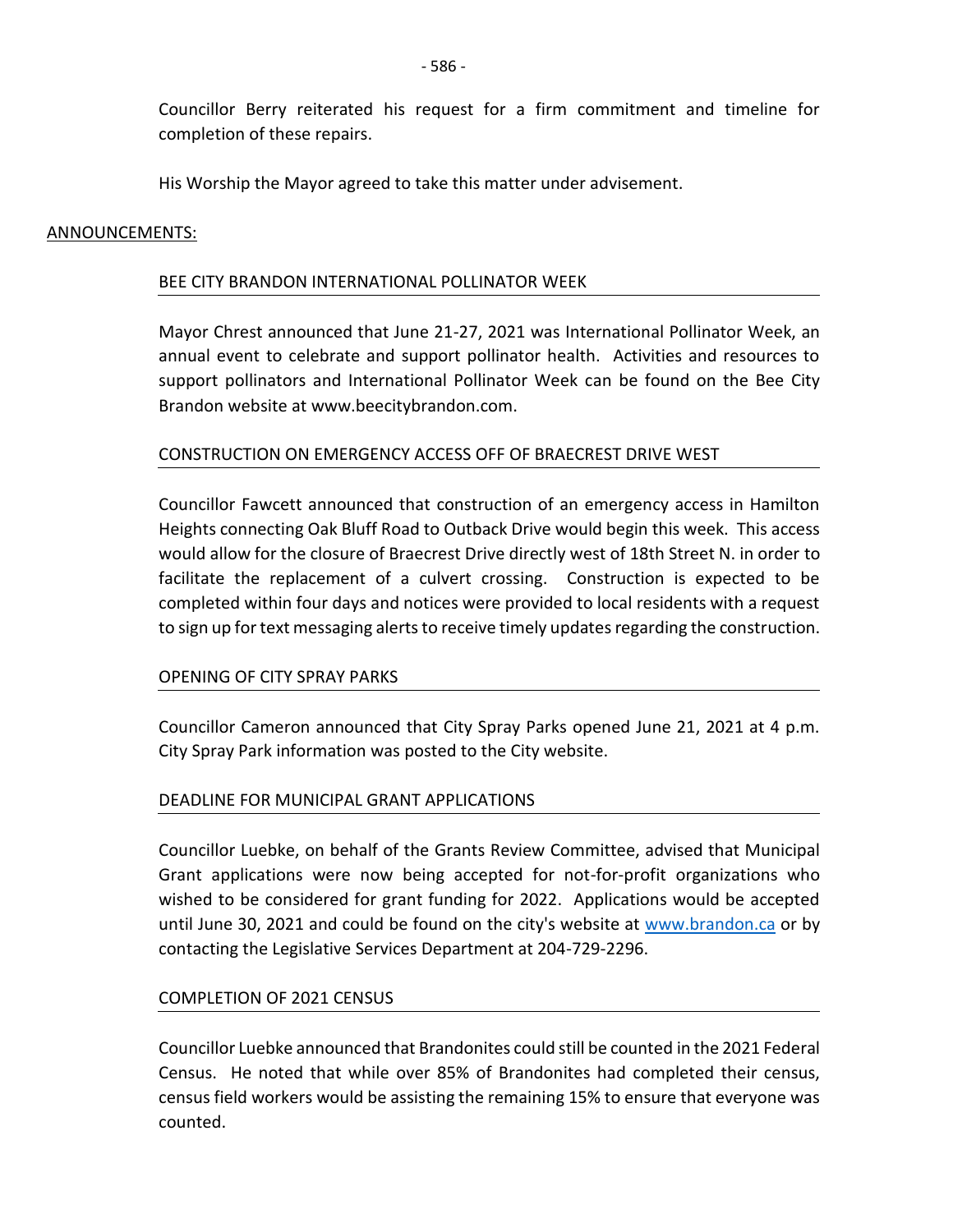Information from the census is used by governments, businesses, associations, community organizations and many others to plan services and make important decisions that impact our community in the areas of employment, schools, public transportation and hospitals. Residents could complete the questionnaire online at [www.census.gc.ca](http://www.census.gc.ca/) or by telephone at 1-855-340-2021.

# RICK FALL CROSS COUNTRY TREK FOR MAKE-A-WISH CANADA AND CHILDHOOD CANCER CANADA

Councillor Parker announced that he welcomed Mr. Rick Fall to the City of Brandon on June 16, 2021. Mr. Fall was completing the equivalent of a marathon a day in a 4,200 km charity run across Canada to raise funds for Make-A-Wish Canada and Childhood Cancer Canada. Anyone wishing to learn more about Mr. Fall's campaign or to make a donation could do so by visiting [www.fallorick.com.](http://www.fallorick.com/)

## GENERAL BUSINESS:

(A) REQUEST FOR FUNDING ASSISTANCE FROM MANITOBA WATER SERVICES BOARD - WATER RECLAMATION FACILITY MAINTENANCE BUILDING

City Council considered a report from the Director of Utility Services dated June 7, 2021 with respect to the above.

## Cameron-Cullen

- 1111 That the City of Brandon apply to the Manitoba Water Services Board (MWSB) for technical and financial assistance with respect to the Water Reclamation Facility Maintenance Building. CARRIED.
	- (B) AFFORDABLE HOUSING INCENTIVE 415 25TH STREET

Considered was a report from the Director of Economic Development dated June 10, 2021 with respect to the above.

## Cameron-Parker

- 1112 That an affordable housing incentive be approved for 3784500 Manitoba Ltd. to facilitate the development of 48 affordable housing units at 415 - 25th Street whereby the incentive shall be comprised of:
	- 1. a capital grant in the amount of \$1,560,000 with said funds to be transferred from the Manitoba Housing and Renewal Corporation (MHRC) grant held by the City of Brandon as per the March 24, 2021 funding agreement;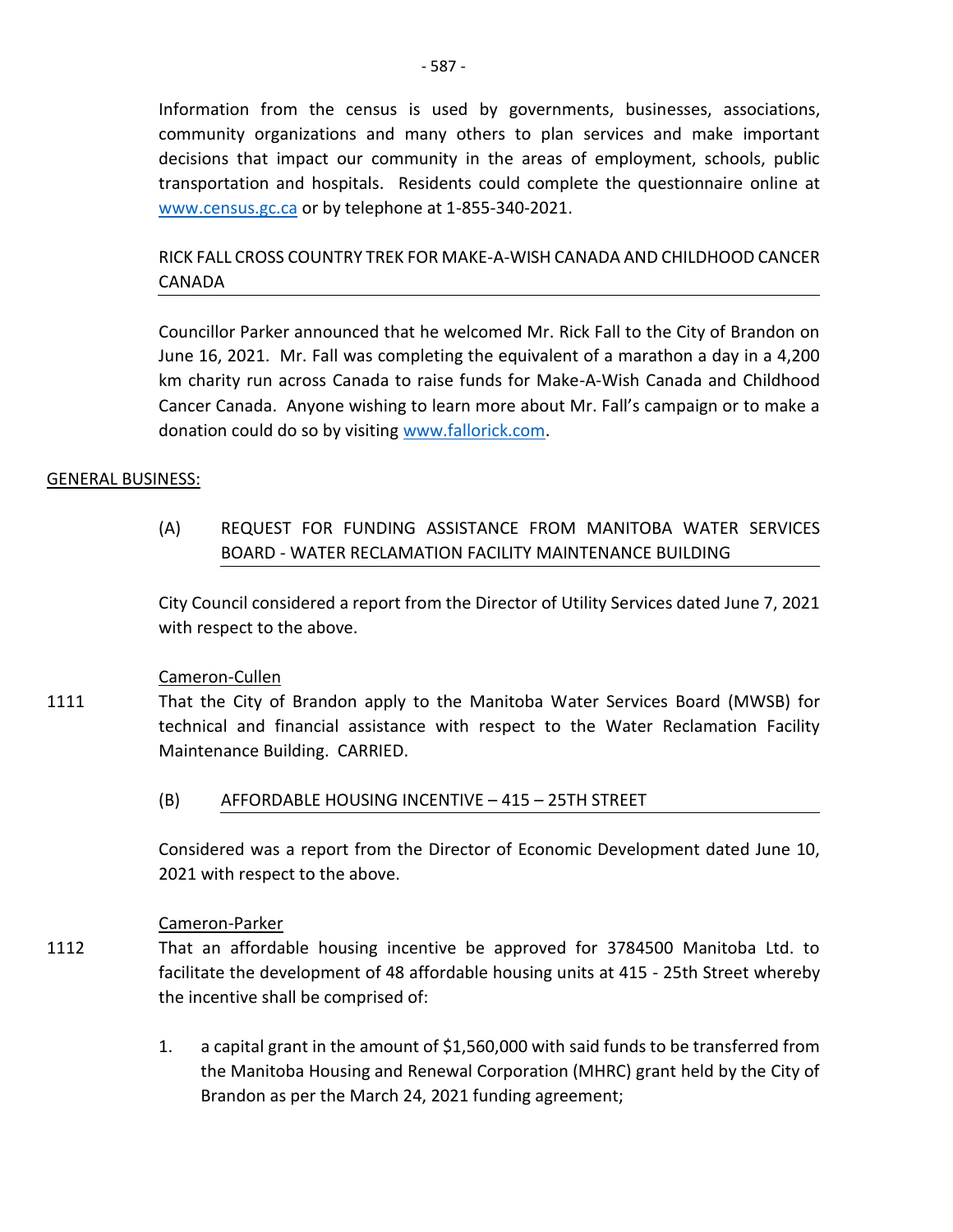- 2. a 20-year tax offsetting grant equal to 50% of the municipal taxes payable, whereby year one of the tax offsetting grant will be the year in which the new structure at 415 – 25th Street is added to the City of Brandon tax roll; and
- 3. the sale of 415 25th Street for \$1.00.

And further, that Administration be authorized to execute the associated agreements required to protect the City's interests in accordance with any procedures, policies, bylaws and Acts. CARRIED.

# (C) PACIFIC AVENUE CONCEPTUAL DESIGN AND STREETSCAPE STRATEGY

Submitted for consideration was a report from the Engineering Services Department dated June 11, 2021 with respect to the above.

## Cameron-Luebke

1113 That the Pacific Avenue Conceptual Design and Streetscape Strategy Report be received. CARRIED.

# (D) APPLICATION TO SUBDIVIDE 1230 – 18TH STREET NORTH

City Council considered a report from the Legislative Services Department dated June 8, 2021 with respect to the above.

## Fawcett-Parker

- 1114 That the application to subdivide 1230 - 18th Street North (Lot 29, Plan 20556 BLTO) to create three (3) bare land condominium units and widen a street right-of-way in the Residential Single Detached (RSD) and Open Space (OS) zones be approved, subject to the owner or successor successfully rezoning the subject property from Residential Large Lot (RLL) to Residential Single Detached (RSD) and Open Space (OS) zones. CARRIED.
	- (E) UTILITY RATE RIDER WATER TREATMENT PLANT UPGRADE DEBENTURE SERVICING COSTS

Submitted for consideration was a report from the General Manager of Corporate Services dated June 11, 2021 with respect to the above.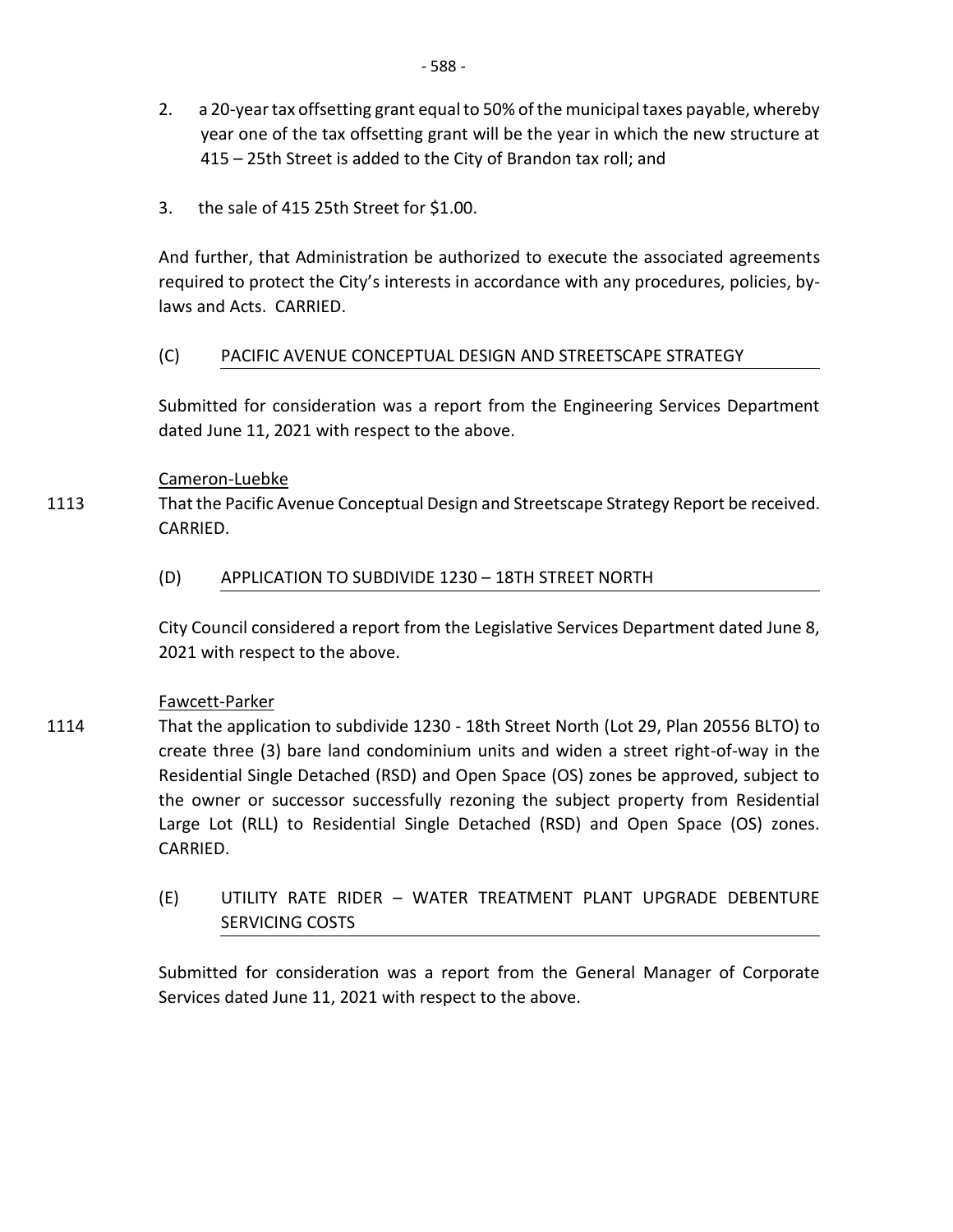Luebke-Cullen

1115 That Administration execute the Public Utilities Board (PUB) Order-in-Principle #BO100- 19 regarding the City of Brandon's proposal to recover the debenture servicing costs for the water treatment plant upgrade in the Brandon Water and Wastewater Utility through a utility rate rider. CARRIED.

#### BY-LAWS:

NO. 7270 TO REZONE PROPERTY LOCATED AT 1230 – 18TH STREET NORTH FROM RESIDENTIAL LARGE LOT ZONE TO RESIDENTIAL SINGLE DETACHED AND OPEN SPACE ZONES

> Submitted for consideration was a report from the Legislative Services Department dated June 8, 2021 with respect to the above.

#### Fawcett-Chaboyer

1116 That By-law No. 7270 to rezone property located at 1230 - 18th Street North (Parcel One: Lot 29, Plan 20556 BLTO in NE 1/4 27-10-19 WPM) from Residential Large Lot (RLL) zone to Residential Single Detached (RSD) and Open Space (OS) zones, be read a third and final time. CARRIED.

> In accordance with Section 130 of the Municipal Act, a recorded vote was taken on the motion to give By-law No. 7270 third reading.

|                                 | AGAINST |
|---------------------------------|---------|
| <b>Mayor Rick Chrest</b>        | Nil     |
| <b>Councillor Shawn Berry</b>   |         |
| <b>Councillor Shaun Cameron</b> |         |
| Councillor Jan Chaboyer         |         |
| <b>Councillor Barry Cullen</b>  |         |
| Councillor Kris Desjarlais      |         |
| <b>Councillor Jeff Fawcett</b>  |         |
| <b>Councillor Sunday Frangi</b> |         |
| <b>Councillor Bruce Luebke</b>  |         |
| Councillor Glen Parker          |         |

## NO. 7297 TO REPEAL INACTIVE RESERVE BY-LAWS

It was noted that this by-law received first reading on June 7, 2021.

Berry-Chaboyer

1117 That By-law No. 7297 to repeal inactive reserve by-laws be read a second time. CARRIED.